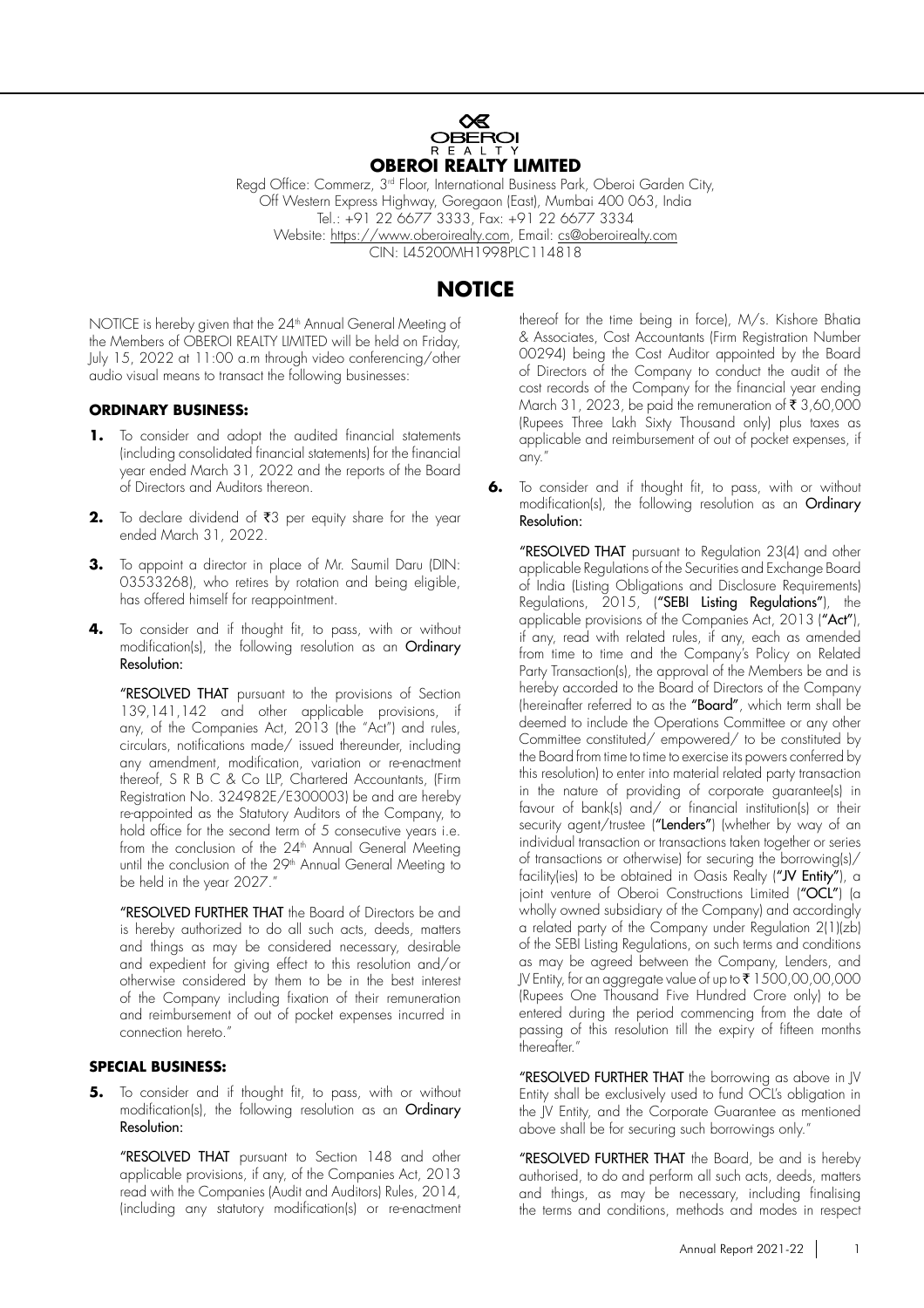thereof and finalising and executing necessary documents, including contract(s), scheme(s), agreement(s) and such other documents, file applications and make representations in respect thereof and seek approval from relevant authorities, including Governmental/regulatory authorities, as applicable, in this regard and deal with any matters, take necessary steps as the Board may, in its absolute discretion deem necessary, desirable or expedient, to give effect to this resolution and to settle any question that may arise in this regard and incidental thereto, without being required to seek any further consent or approval of the members or otherwise to the end and intent that the members shall be deemed to have given their approval thereto expressly by the authority of this resolution."

"RESOLVED FURTHER THAT the Board, be and is hereby authorised to delegate all or any of the powers herein conferred, to any Director(s), Chief Financial Officer, Company Secretary or any other Officer(s)/ Authorised Representative(s) of the Company, to do all such acts and take such steps, as may be considered necessary or expedient, to give effect to the aforesaid resolution(s)."

"RESOLVED FURTHER THAT all actions taken by the Board or any person so authorized by the Board, in connection with any matter referred to or contemplated in any of the foregoing resolution, be and are hereby approved, ratified and confirmed in all respects."

**7.** To consider and if thought fit, to pass, with or without modification(s), the following resolution as a Special Resolution:

"RESOLVED THAT pursuant to the provisions of Sections 23, 42, 62(1)(c), 71 and 179 and other applicable provisions, if any, of the Companies Act, 2013 (the "Companies Act"), the Companies (Prospectus and Allotment of Securities) Rules, 2014, the Companies (Share Capital and Debentures) Rules, 2014 and other applicable rules made thereunder (including any amendment(s), statutory modification(s) or re-enactment thereof), the Foreign Exchange Management Act, 1999 and the rules and regulation framed thereunder, as amended (the "FEMA"), including the Foreign Exchange Management (Debt Instruments) Regulations, 2019 and the Foreign Exchange Management (Non-debt Instruments) Regulations, 2019, as amended, the Issue of Foreign Currency Convertible Bonds and Ordinary Shares (Through Depository Receipt Mechanism) Scheme, 1993, as amended, the Depository Receipts Scheme, 2014, as amended, the Securities and Exchange Board of India (Issue and Listing of Non-Convertible Securities) Regulations, 2021, as amended ("Debt Listing Regulations"), the current Consolidated FDI Policy (effective from October 15, 2020), as amended, issued by the Department of Promotion of Industry and Internal Trade, Ministry of Commerce and Industry, Government of India and in accordance with any other applicable laws, rules, regulations, guidelines, notifications, circulars and clarifications issued thereon from time to time by Government of India (the "Gol"), the Reserve Bank of India (the "RBI"), and the Securities and Exchange Board of India (the "SEBI"), the stock exchanges on which the Company's shares are listed (the "Stock Exchanges"), Ministry of Corporate Affairs ("MCA"), the Registrar of

Companies, Maharashtra at Mumbai and/or any other competent authorities, whether in India or abroad, and including the Securities and Exchange Board of India (Issue of Capital and Disclosure Requirements) Regulations, 2018, as amended (the "SEBI ICDR Regulations"), Securities and Exchange Board of India (Listing Obligations and Disclosure Requirements) Regulations, 2015, as amended (the "SEBI LODR Regulations"), the enabling provisions of the Memorandum of Association and Articles of Association of the Company, the uniform listing agreements entered into by the Company with the Stock Exchanges (the "Listing Agreements") and subject to necessary approvals, permissions, consents and sanctions as may be necessary from SEBI, Stock Exchanges, MCA, RBI, GoI or any concerned statutory, regulatory, governmental or any other authority, as may be required in this regard and further subject to such terms and conditions or modifications as may be prescribed or imposed by any of them while granting any such approvals, permissions, consents and sanctions and which may be agreed to by the Board of Directors of the Company (hereinafter referred to as the "Board", which term shall include any committee thereof which the Board may have duly constituted or may hereinafter constitute to exercise its powers including the powers conferred by this Resolution), the consent, authority and approval of the members of the Company be and is hereby accorded to the Board to raise further capital and to create, offer, issue and allot (including with provisions for reservation on firm and/or competitive basis, of such part of issue and for such categories of persons including employees of the Company as may be permitted under applicable law), with or without a green shoe option, such number of equity shares of the Company of face value  $\bar{\tau}$  10 (Rupees Ten) each with or without special rights as to voting, dividend or otherwise ("Equity Shares"), Global Depository Receipts ("GDRs"), American Depository Receipts ("ADRs"), Foreign Currency Convertible Bonds ("FCCBs"), fully convertible debentures/ partly convertible debentures, preference shares convertible into Equity Shares, and/or any other financial instruments convertible into Equity Shares (including warrants, or otherwise, in registered or bearer form) and/or any security convertible into Equity Shares with or without special rights as to voting, dividend or otherwise and/or securities linked to Equity Shares and/or securities with or without detachable warrants with right exercisable by the warrant holders to convert or subscribe to Equity Shares (all of which are hereinafter collectively referred to as "Securities") or any combination of Securities, in one or more tranches, whether Rupee denominated or denominated in foreign currency, in the course of international and/or domestic offering(s) in one or more foreign markets and/or domestic market, by way of one or more public and/or private offerings, qualified institutions placement ("QIP") and/or on preferential allotment basis or any combination thereof, through issue of prospectus and/or placement document/ or other permissible/requisite offer document to Qualified Institutional Buyers ("QIBs") as defined under the SEBI ICDR Regulations in accordance with Chapter VI of the SEBI ICDR Regulations, whether they be holders of Securities of the Company or not (the "Investors") as may be decided by the Board in its discretion and permitted under applicable laws and regulations, of an aggregate amount not exceeding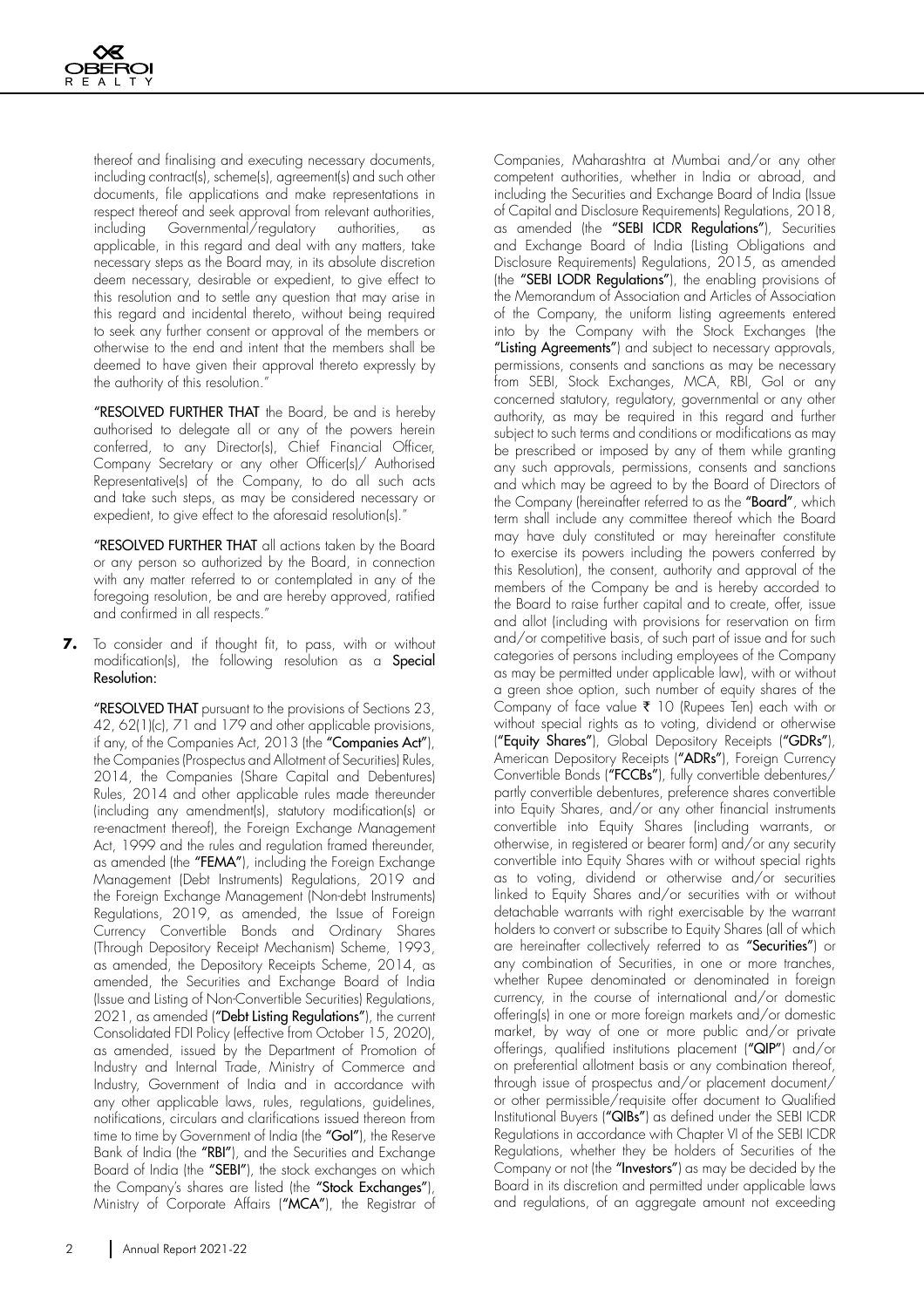₹ 2000,00,00,000 (Rupees Two Thousand Crore only) or equivalent thereof, inclusive of such premium as may be fixed on such Securities by offering the Securities at such time or times, at such price or prices, at a discount or premium to market price or prices, as permitted under applicable laws and in such manner and on such terms and conditions including security, rate of interest etc. and any other matters incidental thereto as may be deemed appropriate by the Board at its absolute discretion including the discretion to determine the categories of Investors to whom the offer, issue and allotment of Securities shall be made to the exclusion of other categories of Investors at the time of such offer, issue and allotment considering the prevailing market conditions and other relevant factors and wherever necessary in consultation with lead manager(s) and/or underwriter(s) and/or other advisor(s) appointed and/or to be appointed by the Board, in foreign currency and/ or equivalent Indian Rupees as may be determined by the Board, or in any convertible foreign currency, as the Board at its absolute discretion may deem fit and appropriate (the "Issue")."

**"RESOLVED FURTHER THAT** in accordance with Chapter VI of the SEBI ICDR Regulations,

- **(a)** the Securities shall not be eligible to be sold by the allottee for a period of 1 year from the date of allotment, except on a recognized stock exchange, or except as may be permitted from time to time under the SEBI ICDR Regulations;
- **(b)** the Board may, in accordance with applicable law, also offer a discount of not more than 5% or such other discount as permitted under applicable law on the price calculated in accordance with the pricing formula provided under the SEBI ICDR Regulations."

"RESOLVED FURTHER THAT in pursuance of the aforesaid resolutions:

- **(a)** the Securities to be so created, offered, issued and allotted shall be subject to the provisions of the Memorandum and Articles of Association of the Company;
- **(b)** the Securities to be so created, offered, issued and allotted shall rank pari passu with the existing Securities of the Company in all respects; and
- **(c)** the Equity Shares, including any Equity Shares issued upon conversion of any convertible Securities, to be so created, offered, issued and allotted in terms of this resolution shall rank pari passu with the existing Equity Shares of the Company in all respects."

"RESOLVED FURTHER THAT if any issue of Securities is made by way of a QIP in terms of Chapter VI of the SEBI ICDR Regulations, the allotment of such Securities, or any combination of Securities as may be decided by the Board shall be completed within a period of 365 days from the date of this resolution, or such other time as may be allowed under the SEBI ICDR Regulations from time to time."

"**RESOLVED FURTHER THAT** any issue of Securities made by way of a QIP in terms of Chapter VI of the SEBI ICDR Regulations shall be at such price which is not less than the price determined in accordance with the pricing formula provided under Chapter VI of the SEBI ICDR Regulations (the "QIP Floor Price"), with the authority to the Board to offer a discount of not more than such percentage as permitted under applicable law on the QIP Floor Price."

"RESOLVED FURTHER THAT in the event Equity Shares are proposed to be allotted to QIBs by way of a QIP in terms of Chapter VI of the SEBI ICDR Regulations, the relevant date for the purpose of pricing of the Equity Shares shall be the date of the meeting in which the Board (or relevant committee thereof) decides to open the proposed issue of such Equity Shares or any other date in accordance with applicable law."

"RESOLVED FURTHER THAT in the event eligible convertible securities are proposed to be allotted to QIBs by way of a QIP in terms of Chapter VI of the SEBI ICDR Regulations, the relevant date for the purpose of pricing such eligible convertible Securities shall be the date of the meeting in which the Board (or relevant committee thereof) decides to open the proposed issue of such convertible securities or any other date in accordance with applicable law."

"RESOLVED FURTHER THAT in the event that convertible securities and/or warrants which are convertible into Equity Shares of the Company are issued along with nonconvertible debentures to QIBs under Chapter VI of the ICDR Regulations, the relevant date for the purpose of pricing of such Securities, shall be the date of the meeting in which the Board (or relevant committee thereof) decides to open the issue of such convertible securities and/or warrants simultaneously with non-convertible debentures or any other date in accordance with applicable law and such Securities shall be issued at such price being not less than the price determined in accordance with the pricing formula provided under Chapter VI of the SEBI ICDR Regulations."

"RESOLVED FURTHER THAT the issue to the holders of the Securities, which are convertible into or exchangeable with Equity Shares at a later date shall be, inter alia, subject to the following terms and conditions:

- **(a)** in the event of the Company making a bonus issue by way of capitalization of its profits or reserves prior to the allotment of the Equity Shares, the number of Equity Shares to be allotted shall stand augmented in the same proportion in which the equity share capital increases as a consequence of such bonus issue and the premium, if any, shall stand reduced pro tanto;
- **(b)** in the event of the Company making a rights offer by issue of Equity Shares prior to the allotment of the Equity Shares, the entitlement to the Equity Shares will stand increased in the same proportion as that of the rights offer and such additional Equity Shares shall be offered to the holders of the Securities at the same price at which the same are offered to the existing shareholders;
- **(c)** in the event of merger, amalgamation, takeover or any other re-organization or restructuring or any such corporate action, the number of equity shares and the price as aforesaid shall be suitably adjusted; and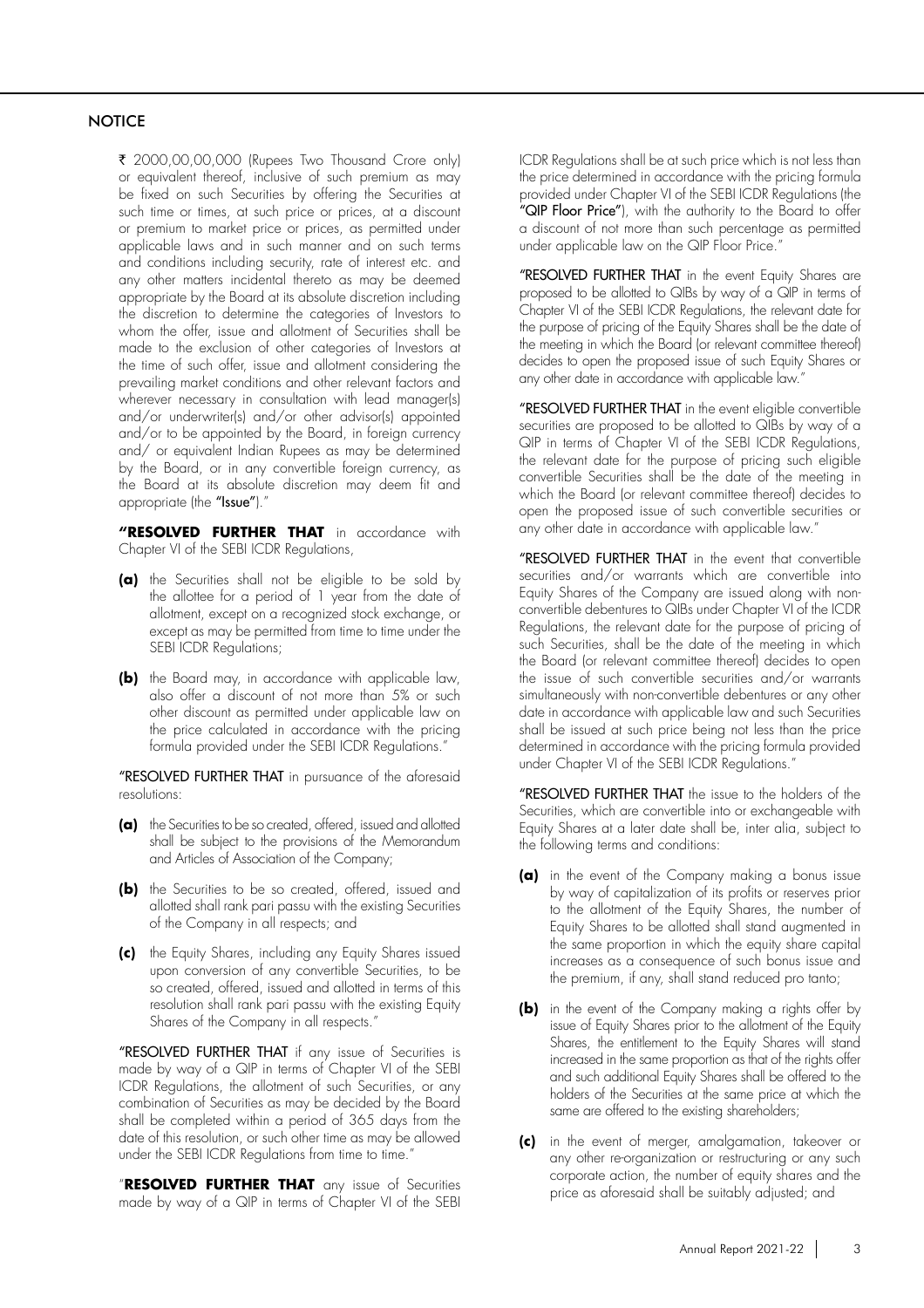**(d)** in the event of consolidation and/or division of outstanding Equity Shares into smaller number of equity shares (including by way of stock split) or reclassification of the Securities into other securities and/or involvement in such other event or circumstances which in the opinion of concerned stock exchange requires such adjustments, necessary adjustments will be made."

"RESOLVED FURTHER THAT for the purpose of giving effect to any offer, issue or allotment of Equity Shares and/or Securities or instruments representing the same, as described above, the Board be and is hereby authorized on behalf of the Company to seek listing of any or all of such Securities on one or more Stock Exchanges in India or outside India and the listing of Equity Shares underlying the ADRs and/or GDRs on the Stock Exchanges in India."

"RESOLVED FURTHER THAT without prejudice to the generality of the above, subject to applicable laws and subject to approval, consents, permissions, if any of any statutory, regulatory or governmental body, authority or institution, including any conditions as may be prescribed in granting such approval or permissions by such statutory, regulatory or governmental authority or institution, the aforesaid Securities may have such features and attributes or any terms or combination of terms that provide for the tradability and free transferability thereof in accordance with the prevailing practices in capital markets including but not limited to the terms and conditions for issue of additional Securities and the Board subject to applicable laws, regulations and guidelines be and is hereby authorized in its absolute discretion in such manner as it may deem fit, to dispose of such Securities that are not subscribed."

"RESOLVED FURTHER THAT the Board be and is hereby authorized to appoint lead manager(s), underwriters, depositories, custodians, registrars, bankers, lawyers, advisors and all such agencies as are or may be required to be appointed for, involved in or concerned with the Issue and to remunerate them by way of commission, brokerage, fees or the like and also to reimburse them out of pocket expenses incurred by them and also to enter into and execute all such arrangements, agreements, memoranda, documents, etc., with such agencies."

"RESOLVED FURTHER THAT for the purpose of giving effect to the above, the Board be and is hereby authorized on behalf of the Company to take all actions and do all such acts, deeds, matters and things as it may, in its absolute discretion, deem necessary, desirable or expedient for the Issue and to resolve and settle all questions, difficulties or doubts that may arise in regard to such Issue, including the finalization and approval of the draft offer document(s) and final offer document(s), determining the form and manner of the Issue, finalization of the timing of the Issue, identification of the investors to whom the Securities are to be allotted, determining the issue price, face value, premium amount on issue/conversion of the Securities, if any, rate of interest, execution of various transaction documents, signing of declarations, creation of mortgage/charge, utilization of the issue proceeds, without being required to seek any further consent or approval of the members or otherwise to the end and intent that the members shall be deemed to have given their approval thereto expressly

"RESOLVED FURTHER THAT the Board be and is hereby authorized to issue and allot such number of Equity Shares as may be required to be issued and allotted upon conversion of any Securities or as may be necessary in accordance with the terms of the offering, all such Equity Shares ranking pari passu with the existing Equity Shares of the Company in all respects."

"RESOLVED FURTHER THAT the Board be and is hereby authorized to constitute or form a committee or delegate all or any of its powers to any Director(s) or Committee of Directors/Company Secretary/Chief Financial Officer or other persons authorized by the Board for obtaining approvals, statutory, contractual or otherwise, in relation to the above and to settle all matters arising out of and incidental thereto, and to execute all deeds, applications, documents and writings that may be required, on behalf of the Company and generally to do all acts, deeds, matters and things that may be necessary, proper, expedient or incidental for the purpose of giving effect to this resolution and accept any alterations or modification(s) as they may deem fit and proper and give such directions as may be necessary to settle any question or difficulty that may arise in regard to issue and allotment of the Securities."

## **By Order of the Board of Directors**

**Bhaskar Kshirsagar**

Company Secretary

Mumbai, May 26, 2022

## **Registered Office:**

Commerz, 3rd Floor, International Business Park, Oberoi Garden City, Off Western Express Highway, Goregaon (East), Mumbai 400 063

#### **Notes:**

- **1.** Ministry of Corporate Affairs (MCA) vide its General Circulars nos. 14/2020, 17/2020, 20/2020, and 2/2022 dated April 8, 2020, April 13, 2020, May 5, 2020, and May 5, 2022 respectively, read with SEBI circular no. SEBI/HO/CFD/CMD2/CIR/P/2022/62 dated May 13, 2022 (collectively, the "said Circulars"), allowed companies to hold shareholders meeting through video conferencing or other audio visual means ("VC") dispensing requirement of physical present of members at a common venue, and other related matters with respect to such meetings. Accordingly, the 24<sup>th</sup> Annual General Meeting ("this AGM") of the members of the Company is held through VC in compliance with the provisions of the said Circulars, and consequently no attendance slip is enclosed with this notice.
- **2.** A MEMBER ENTITLED TO ATTEND AND VOTE IS ENTITLED TO APPOINT ONE OR MORE PROXIES, TO ATTEND AND VOTE INSTEAD OF HIMSELF, AND THAT A PROXY NEED NOT BE A MEMBER. However, since this AGM is held through VC, the facility of appointment of proxies is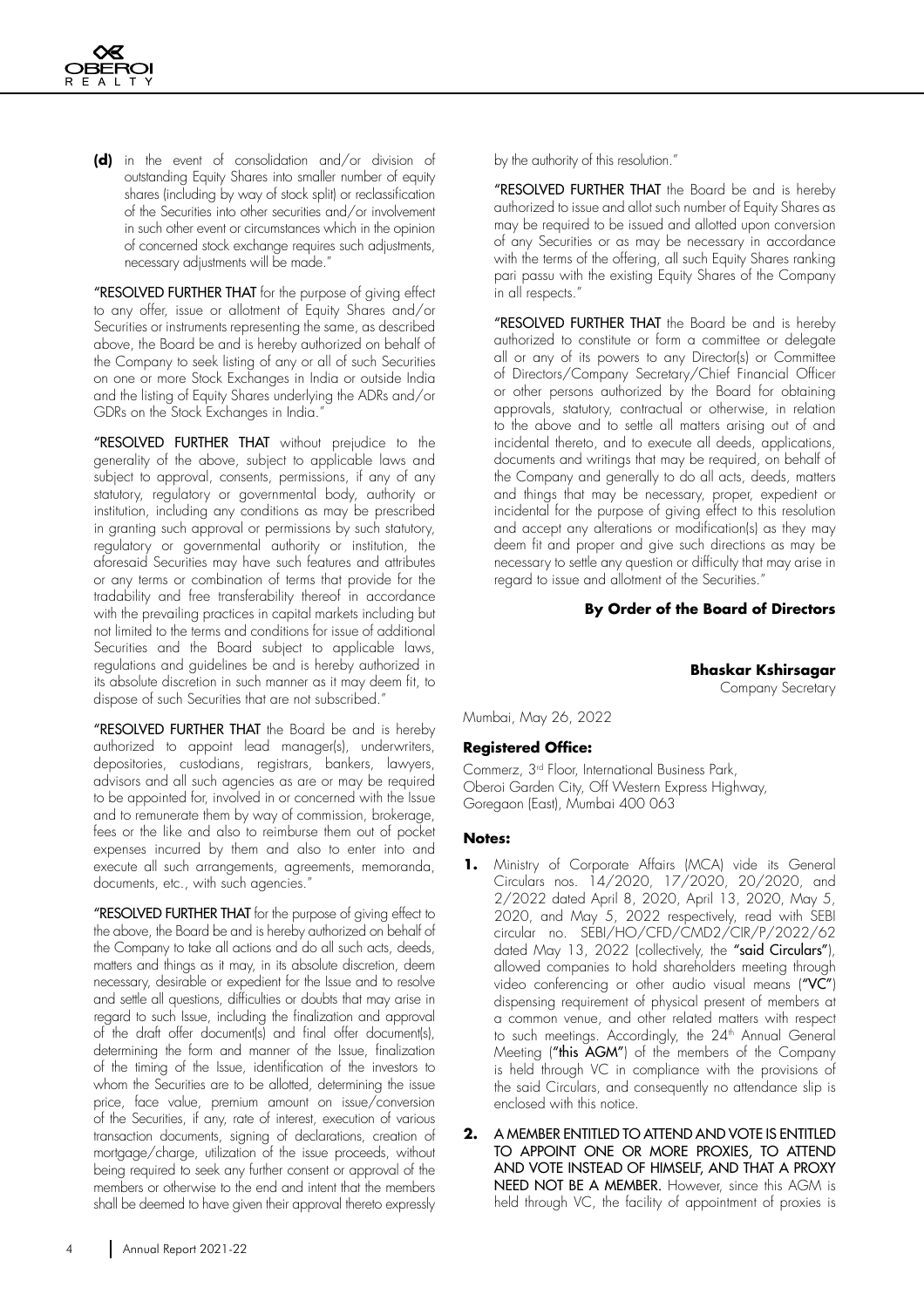not available for this AGM, in terms of the said Circulars. Accordingly, no proxy form is enclosed with this notice. However, representatives of members u/s 112 and 113 can be appointed to participate and vote at this AGM.

- **3.** Members, especially institutional investors, are encouraged to attend and vote at this AGM though VC. The attendance of the Members attending this AGM through VC will be counted for the purpose of ascertaining the quorum under Section 103 of the Companies Act, 2013.
- **4.** Registers maintained under sections 170 and 189 shall be made electronically available for inspection of members during this AGM, through the CDSL e-Voting system itself. Refer subsequent para for details of the CDSL e-Voting system.
- **5.** The Explanatory Statement pursuant to Section 102(1) of the Companies Act, 2013, in respect of special businesses and business no. 4 to be transacted at the meeting, is hereto annexed.
- 6. The physical copies of notice of 24<sup>th</sup> Annual General Meeting and the Annual Report 2021-22 shall be open for inspection at the Registered Office of the Company during business hours between 11.00 a.m. to 1.00 p.m. except on holidays, upto the date of the Annual General Meeting.
- **7.** The particulars of Mr. Saumil Daru, the Director proposed to be reappointed, as required under Regulation 36(3) of the SEBI (Listing Obligations and Disclosure Requirements) Regulations, 2015 and Secretarial Standard 2 are annexed hereto.

## **8. Dividend Related Information:**

- **a.** The record date for the purpose of payment of dividend shall be Friday, July 8, 2022. Accordingly, the dividend, as recommended by the Board, if declared and approved at the Annual General Meeting will be paid to those members whose names appear on the Register of Members at the end of day on Friday, July 8, 2022. In respect of shares held in dematerialized form, the dividend will be paid on the basis of beneficial ownership, as per the details to be furnished for the purpose by National Securities Depository Limited (NSDL) and Central Depository Services (India) Limited (CDSL) as on Friday, July 8 , 2022.
- **b.** In the general interest of the Members, it is requested of them to update their bank mandate/ NECS/ Direct credit details/ name/ address/ power of attorney and update their Core Banking Solutions enabled account number:
	- For shares held in physical form: with the Registrar and Transfer Agent of the Company.
	- For shares held in dematerialized form: with the depository participant with whom they maintain their demat account.

 Kindly note that as per Regulation 12 read with Schedule I of SEBI (Listing Obligations and Disclosure Requirements) Regulations, 2015, for distribution

of dividends or other cash benefits to the investors, electronic mode of payments like National Electronic Clearing Service (NECS), Electronic Clearing Service (ECS), Real Time Gross Settlement (RTGS) and National Electronic Funds Transfer (NEFT) shall be used. In cases where the details like MICR no., IFSC no. etc. required for effecting electronic payments are not available, physical payment instrument like dividend warrants, will be used.

 Accordingly, we recommend you to avail the facility of direct electronic credit of your dividend and other cash benefits, as and when declared, through electronic mode and in all cases keep your bank account details updated in your demat account/physical folio.

**c.** Members may note that the Income-tax Act, 1961 ("the IT Act") as amended by the Finance Act, 2020, mandates that dividends paid or distributed by a company after April 1, 2020 shall be taxable in the hands of members. The Company is hence required to deduct tax at source ("TDS") at the time of making the payment of the dividend. In order to enable the Company to determine the appropriate TDS rate as applicable, Members are requested to submit relevant documents, as specified in the below paragraphs, in accordance with the provisions of the IT Act.

## **For resident shareholders:**

 TDS under Section 194 of the IT Act shall be as follows:

| Case                                                                      | <b>Rate of TDS</b>                                                                                                                                                                                                   |
|---------------------------------------------------------------------------|----------------------------------------------------------------------------------------------------------------------------------------------------------------------------------------------------------------------|
| valid PAN:                                                                | Members having 10% or as notified by the<br>Government of India                                                                                                                                                      |
| Members<br>valid PAN:                                                     | not 20% or as notified by the<br>having PAN/ Government of India                                                                                                                                                     |
| Members being<br>specified person* namely:-<br>206AB of the IT<br>$Act^r$ | Higher of the following rates,<br>as per section (i) at twice the rate specified<br>in the relevant provision of<br>the Act; or<br>at twice the rate or rates in<br>(ii)<br>torce; or<br>at the rate of 5%.<br>(iii) |

 However, no tax shall be deducted on the dividend payable to a resident individual if the total dividend to be received by them during FY2022-23 does not exceed  $\bar{\tau}$  5,000 and also in cases where members provide Form 15G / Form 15H (as applicable), provided the valid PAN is updated in Company/ Link Intime India Private Limited records, and subject to conditions specified in the IT Act. Resident shareholders may also submit any other document as prescribed under the IT Act to claim a lower/ nil withholding tax. PAN is mandatory for members providing Form 15G/ 15H or any other document as mentioned above.

 For the purpose of section 206AB, "specified person"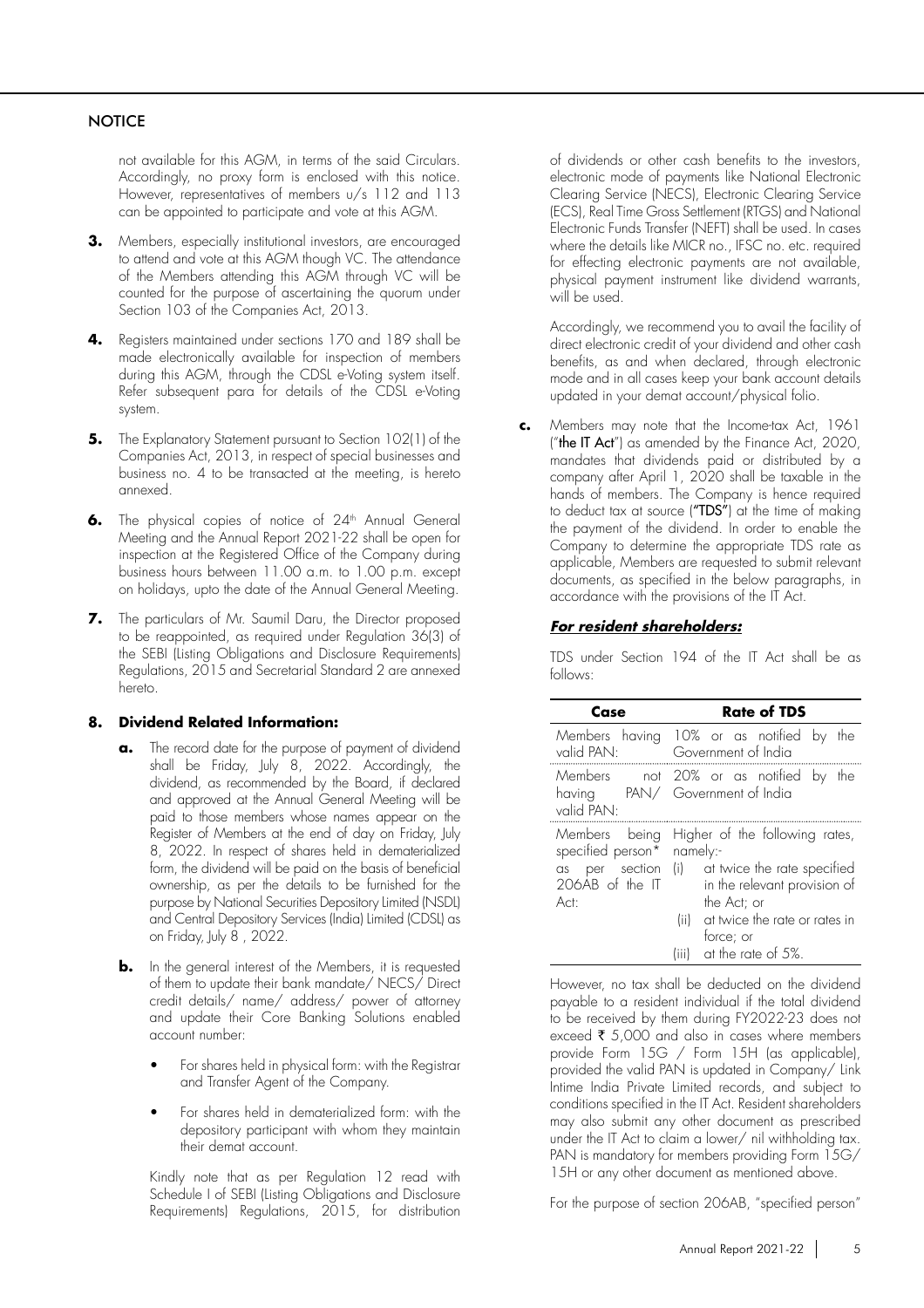means a resident person who has not furnished the return of income for the assessment year relevant to the previous year immediately preceding the financial year in which tax is required to be deducted, for which the time limit for furnishing the return of income under sub-section (1) of [section](javascript:ShowMainContent() 139 has expired and the aggregate of tax deducted at source and tax collected at source in his case is rupees fifty thousand or more in the said previous year:

 Additional information w.r.t Mutual Funds & Insurance companies

1) In terms of section 196 of the IT Act, TDS is not applicable on payment of dividend to Mutual Funds covered under section 10(23D) of the IT Act.

 Such Mutual Funds should provide a selfdeclaration that they are covered under Section 10 (23D) of the IT Act with a self-attested copy of PAN card and registration certificate.

- 2) The provisions of section 194 (as applicable to resident members) of the IT Act shall not apply to dividend income credited or paid to-
	- a) the Life Insurance Corporation of India,
	- b) the General Insurance Corporation of India or to any of the four companies, formed by virtue of the schemes framed under subsection (1) of section 16 of the General Insurance Business (Nationalisation) Act, 1972 (57 of 1972),
	- c) any other insurer in respect of any shares owned by it or in which it has full beneficial interest,
	- d) a "business trust", as defined in clause (13A) of [section](javascript:ShowMainContent() 2, by a special purpose vehicle referred to in the Explanation to clause (23FC) of [section](javascript:ShowMainContent() 10.

 The aforesaid category of members shall provide a self-declaration or such documentary evidence/s to enable the company to determine the non-deductibility of TDS as per the said provisions of Section 194 of the IT Act.

# **For non-resident shareholders:**

 Taxes required to be withheld shall be in accordance with the provisions of Section 195 and other applicable sections of the IT Act, at the rates in force. The withholding tax shall be at the rate of 20% (plus applicable surcharge and cess) or as notified by the Government of India on the amount of dividend payable. However, as per Section 90 of the IT Act, non-resident shareholders have the option to be governed by the provisions of the Double Tax Avoidance Agreement ("DTAA"), read with Multilateral Instrument ("MLI") between India and the country of tax residence of the member, if they are more beneficial to

them. For this purpose, i.e. to avail the benefits under the DTAA read with MLI, non-resident shareholders will have to provide the following:

- Copy of the Permanent Account No. (PAN) card allotted by the Indian income tax authorities duly attested by the member.
- If PAN is not furnished by the member, the company will be liable to deduct TDS u/s. 206AA of the IT Act at higher of the following rates, namely:-
	- (i) at the rate specified in the relevant provision of this Act; or
	- (ii) at the rate or rates in force; or
	- (iii) at the rate of 20%,

 unless the following details as prescribed under rule 37BC of Income-tax Rules, 1962 are provided by the member to the company:

## **(i) name, e-mail id, contact number;**

- **(ii) address** in the country or specified territory outside India of which the deductee is a resident;
- **(iii) a certificate of his being resident** in any country or specified territory outside India from the Government of that country or specified territory if the law of that country or specified territory provides for issuance of such certificate;
- **(iv) Tax Identification Number** of the deductee in the country or specified territory of his residence and in case no such number is available, then a unique number on the basis of which the deductee is identified by the Government of that country or the specified territory of which he claims to be <sup>a</sup> resident.
	- Copy of Tax Residency Certificate for the financial year 2022-23 obtained from the revenue authorities of the country of tax residence, duly attested by member
	- Self-declaration in Form 10F
	- Self-declaration by the member of having no permanent establishment in India in accordance with the applicable tax treaty
	- Self-declaration of beneficial ownership by the non-resident shareholder
	- Any other documents as prescribed under the IT Act for lower withholding of taxes if applicable, duly attested by the member

 In case of Foreign Institutional Investors/ Foreign Portfolio Investors, tax will be deducted under Section 196D of the IT Act at the rate of 20% (plus applicable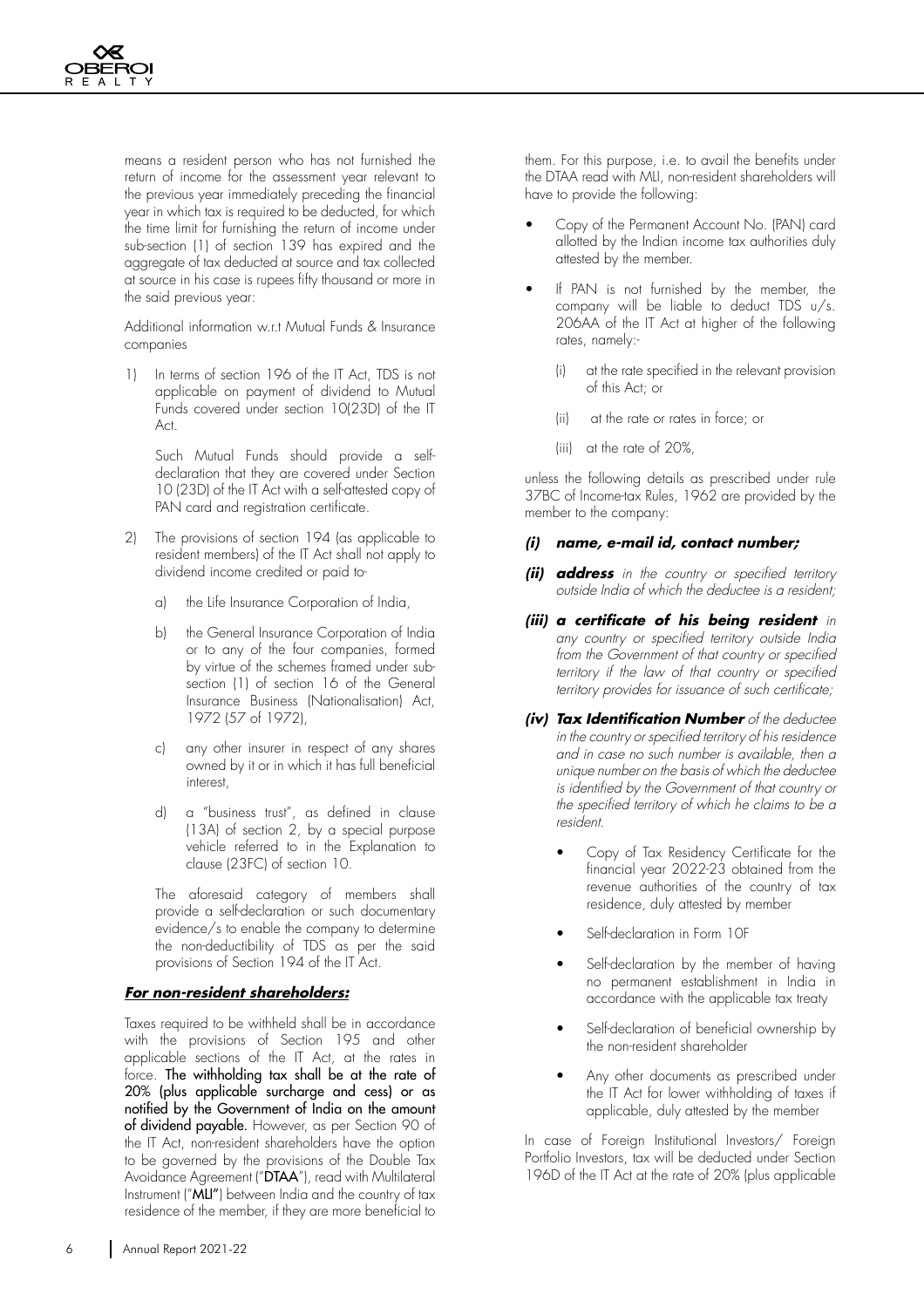surcharge and cess) or the rate provided in relevant DTAA read with MLI, whichever is more beneficial, subject to the submission of the above documents.

 The documents mentioned in foregoing paragraph are required to be uploaded on the shareholder portal at [https://linkintime.co.in/formsreg/submission-of-form-](https://linkintime.co.in/formsreg/submission-of-form-15g-15h.html)[15g-15h.html](https://linkintime.co.in/formsreg/submission-of-form-15g-15h.html) on or before July 9, 2022. Members are requested to visit [https://www.linkintime.](https://www.linkintime.co.in/client-downloads.html) [co.in/client-downloads.html](https://www.linkintime.co.in/client-downloads.html) for more instructions and information on this subject. No communication would be accepted from members after July 9, 2022 regarding tax withholding matters. Shareholders may write to [cs@oberoirealty.com](mailto:cs@oberoirealty.com) for any clarifications on this subject.

- **d.** Application of TDS rate is subject to necessary verification by the Company of the shareholder details as available in Register of Members as on the Record Date, and other documents available with the Company / Link Intime India Private Limited.
- **e.** The Company will issue soft copy of the TDS certificate to its Members through e-mail registered with the Company/ Link Intime India Private Limited post payment of the dividend. Members will be able to download Form 26AS from the Income Tax Department's website [https://incometaxindiaefiling.](https://incometaxindiaefiling.gov.in) [gov.in](https://incometaxindiaefiling.gov.in)
- **f.** Members are requested to update their PAN with their depository participant in their demat account (if shares are held in electronic form) or with the Company in their folios (if shares are held in physical form) on or before July 8, 2022.
- **g.** This Communication is not exhaustive and does not purport to be a complete analysis or listing of all potential tax consequences in the matter of dividend payment. Members should consult their tax advisors for requisite action to be taken by them.
- **9.** Since, this AGM is held through VC, no road map of the location for the venue of Annual General Meeting is attached herewith.

## **Request to members:**

- **1.** Members desirous of obtaining any information concerning the accounts and operations of the Company are requested to address their queries to the Secretarial Department at [cs@oberoirealty.com](mailto:cs@oberoirealty.com) at least 7 working days before the date of the meeting, to enable the Company to suitably reply such queries at the meeting/ by email.
- **2.** Non Resident Indian members are requested to immediately

inform their depository participant (in case of shares held in dematerialized form) or the Registrars and Transfer Agents of the Company (in case of shares held in physical form), as the case may be, about:

- **(i)** the change in the residential status on return to India for permanent settlement;
- **(ii)** the particulars of the NRE account with a bank in India, if not furnished earlier.
- **3.** Kindly refer the Directors' Report in respect of the unclaimed and unpaid dividends, and the dividend amount and shares transferred to IEPF.
- **4.** In terms of the said Circulars, the Notice of this AGM and the Annual Report for 2021-22 shall be sent only by email to the members on the email id registered with their depository participants/Company. Members who have not registered their e-mail address are requested to update the same **(i)** for shares held in physical form – by submitting a request on [mumbai@linkintime.co.in](mailto:mumbai@linkintime.co.in) and [cs@oberoirealty.com,](mailto:cs@oberoirealty.com) along with scan copy of their share certificate (front and back), self attested copy PAN or Aadhar ID of the residential address appearing in their folio; **(ii)** for shares held in demat mode - with the depository participants with whom their demat account is maintained. However, members of the Company are entitled to receive Notice of this AGM and the Annual Report for 2021-22 in physical form upon request.

## **5. E-VOTING AND ATTENDING AGM THROUGH VC FACILITY**

Pursuant to Section 108 of the Companies Act, 2013 read with Rule 20 of the Companies (Management and Administration) Rules, 2014, as amended, Regulation 44(1) of the SEBI (Listing Obligations and Disclosure Requirements) Regulations, 2015 read with SEBI Circular No. SEBI/HO/CFD/CMD/ CIR/P/2020/242 dated December 9, 2020, Secretarial Standard 2, and the said Circulars, the Company is providing facility for e-voting to all members as on the cut-off date as per the applicable regulations and all the businesses contained in this Notice may be transacted through such voting. The e-voting facility is being provided through e-voting services provided by Central Depository Services (India) Limited (CDSL).

Members are advised to update their mobile number and email id in their demat accounts in order to access e-Voting facility.

The remote e-voting period begins on Tuesday, July 12, 2022 (9.00 a.m.) and ends on Thursday, July 14, 2022 (5.00 p.m.). During this period shareholders' of the Company, holding shares either in physical form or in dematerialized form, as on the cut-off (record date) of Friday, July 8, 2022 may cast their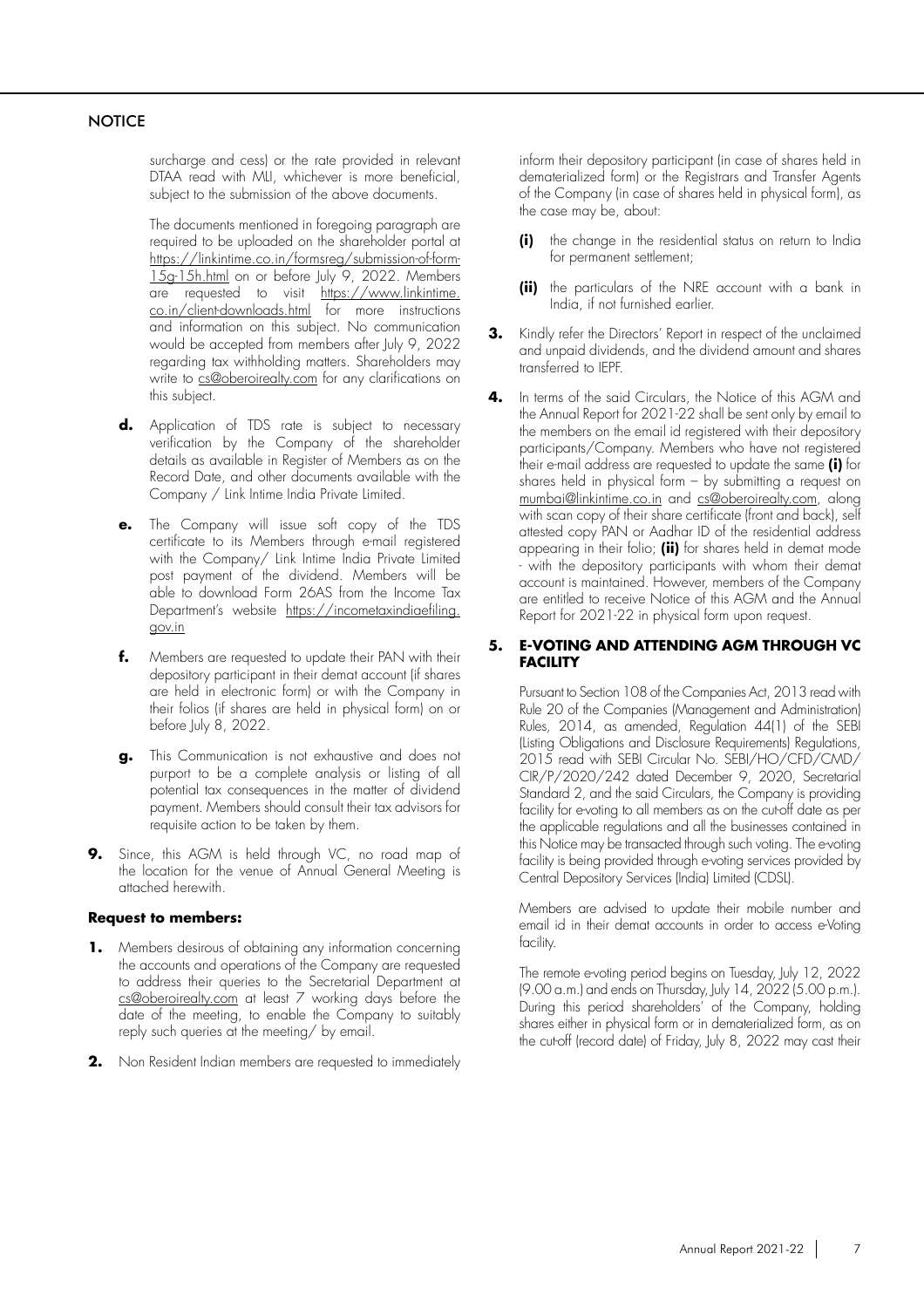vote electronically. The e-voting module shall be disabled by CDSL for voting thereafter.

## **A. Instructions for Individual shareholders holding securities in Demat mode for logging in for remote e-voting (before this AGM) and joining the AGM through VC are as under:**

| <b>Type of shareholder</b>                                                                                                                   |                                                                                                                                                                                                                                                                                                                                                                                                                                                                                                                                                                                                                                                       | <b>Login Method</b>                                                                                                                                                                                                                                                                                                                                                                                                                                                                                                                                                                                                                                                                                                                                                                                         |
|----------------------------------------------------------------------------------------------------------------------------------------------|-------------------------------------------------------------------------------------------------------------------------------------------------------------------------------------------------------------------------------------------------------------------------------------------------------------------------------------------------------------------------------------------------------------------------------------------------------------------------------------------------------------------------------------------------------------------------------------------------------------------------------------------------------|-------------------------------------------------------------------------------------------------------------------------------------------------------------------------------------------------------------------------------------------------------------------------------------------------------------------------------------------------------------------------------------------------------------------------------------------------------------------------------------------------------------------------------------------------------------------------------------------------------------------------------------------------------------------------------------------------------------------------------------------------------------------------------------------------------------|
| Individual<br>Shareholders<br>holding<br>securities<br>in<br>Demat mode with <b>CDSL</b>                                                     | 1.                                                                                                                                                                                                                                                                                                                                                                                                                                                                                                                                                                                                                                                    | Users of who have opted for CDSL's Easi/Easiest facility, can login through their existing<br>user id and password. Option will be made available to reach e-Voting page without<br>any further authentication. The URLs for users to login to Easi/Easiest are https://web.<br>cdslindia.com/myeasi/home/login; or www.cdslindia.com and then click on login icon<br>and select 'New System Myeasi'.                                                                                                                                                                                                                                                                                                                                                                                                       |
|                                                                                                                                              | 2.                                                                                                                                                                                                                                                                                                                                                                                                                                                                                                                                                                                                                                                    | After successful login the Easi/Easiest user will be able to see the e-Voting Menu. On<br>clicking the e-voting menu, the user will be able to see his/her holdings along with links<br>of the respective e-Voting service provider (ESP) i.e. CDSL/NSDL/Karvy/Link Intime as<br>per information provided by Issuer/Company. Additionally, links are been provided to<br>e-Voting Service Providers, so that the user can visit the e-Voting service providers' site<br>directly.                                                                                                                                                                                                                                                                                                                           |
|                                                                                                                                              | З.                                                                                                                                                                                                                                                                                                                                                                                                                                                                                                                                                                                                                                                    | If the user is not registered for Easi, option to register is available at <u>https://web.cdslindia.</u><br>com/myeasi/Registration/EasiRegistration                                                                                                                                                                                                                                                                                                                                                                                                                                                                                                                                                                                                                                                        |
|                                                                                                                                              | 4.                                                                                                                                                                                                                                                                                                                                                                                                                                                                                                                                                                                                                                                    | Alternatively, the user can directly access e-Voting page by providing Demat Account<br>Number and PAN No. on weblink https://evoting.cdslindia.com/Evoting/EvotingLogin.<br>The system will authenticate the user by sending OTP on registered Mobile and Email as<br>recorded in the Demat Account. After successful authentication, user will be provided links<br>for the respective ESP where the e-Voting is in progress during or before the AGM.                                                                                                                                                                                                                                                                                                                                                    |
| Shareholders<br>Individual<br>holding<br>securities<br>-in<br>demat mode with <b>NSDL</b>                                                    | -1.                                                                                                                                                                                                                                                                                                                                                                                                                                                                                                                                                                                                                                                   | If you are already registered for NSDL IDeAS facility, please visit the e-Services website of<br>NSDL https://eservices.nsdl.com either on a Personal Computer or on a mobile. Thereafter<br>click on the 'Beneficial Owner' icon under 'Login' which is available under 'IDeAS'<br>section. A new screen will open. You will have to enter your User Id and Password. After<br>successful authentication, you will be able to see e-Voting services. Click on 'Access to<br>e-Voting' under e-Voting services and you will be able to see e-Voting page. Click on<br>Company name or e-Voting service provider name and you will be re-directed to e-Voting<br>service provider website for casting your vote during the remote e-Voting period or joining<br>virtual meeting & voting during the meeting. |
|                                                                                                                                              | 2.                                                                                                                                                                                                                                                                                                                                                                                                                                                                                                                                                                                                                                                    | If the user is not registered for IDeAS e-Services, option to register is available at https://<br>eservices.nsdl.com. Select 'Register Online for IDeAS' or click at https://eservices.nsdl.<br>com/SecureWeb/IdeasDirectReg.jsp                                                                                                                                                                                                                                                                                                                                                                                                                                                                                                                                                                           |
|                                                                                                                                              | з.                                                                                                                                                                                                                                                                                                                                                                                                                                                                                                                                                                                                                                                    | Alternatively, visit the e-Voting website of NSDL https://www.evoting.nsdl.com/either on<br>a Personal Computer or on a mobile. Thereafter click on the icon 'Login' which is available<br>under 'Shareholder/Member' section. A new screen will open. You will have to enter your<br>User ID (i.e. your sixteen digit demat account number held with NSDL), Password/OTP<br>and the Verification Code as shown on the screen. After successful authentication, you<br>will be redirected to NSDL Depository site wherein you can see e-Voting page. Click on<br>Company name or e-Voting service provider name and you will be redirected to e-Voting<br>service provider website for casting your vote during the remote e-Voting period or joining<br>virtual meeting & voting during the meeting.       |
| Individual<br>Shareholders<br>(holding<br>securities<br>in<br>demat mode) login through<br><b>Depository</b><br>their<br><b>Participants</b> | You can also login using the login credentials of your demat account through your Depository<br>Participant registered with NSDL/CDSL for e-Voting facility. After successful login, you will be<br>able to see e-Voting option. Once you click on e-Voting option, you will be redirected to NSDL/<br>CDSL Depository site after successful authentication, wherein you can see e-Voting feature.<br>Click on Company name or e-Voting service provider name and you will be redirected to<br>e-Voting service provider's website for casting your vote during the remote e-Voting period or<br>joining virtual meeting & voting during the meeting. |                                                                                                                                                                                                                                                                                                                                                                                                                                                                                                                                                                                                                                                                                                                                                                                                             |

**Note:** Members who are unable to retrieve User ID/Password are advised to use 'Forget User ID' /'Forget Password' option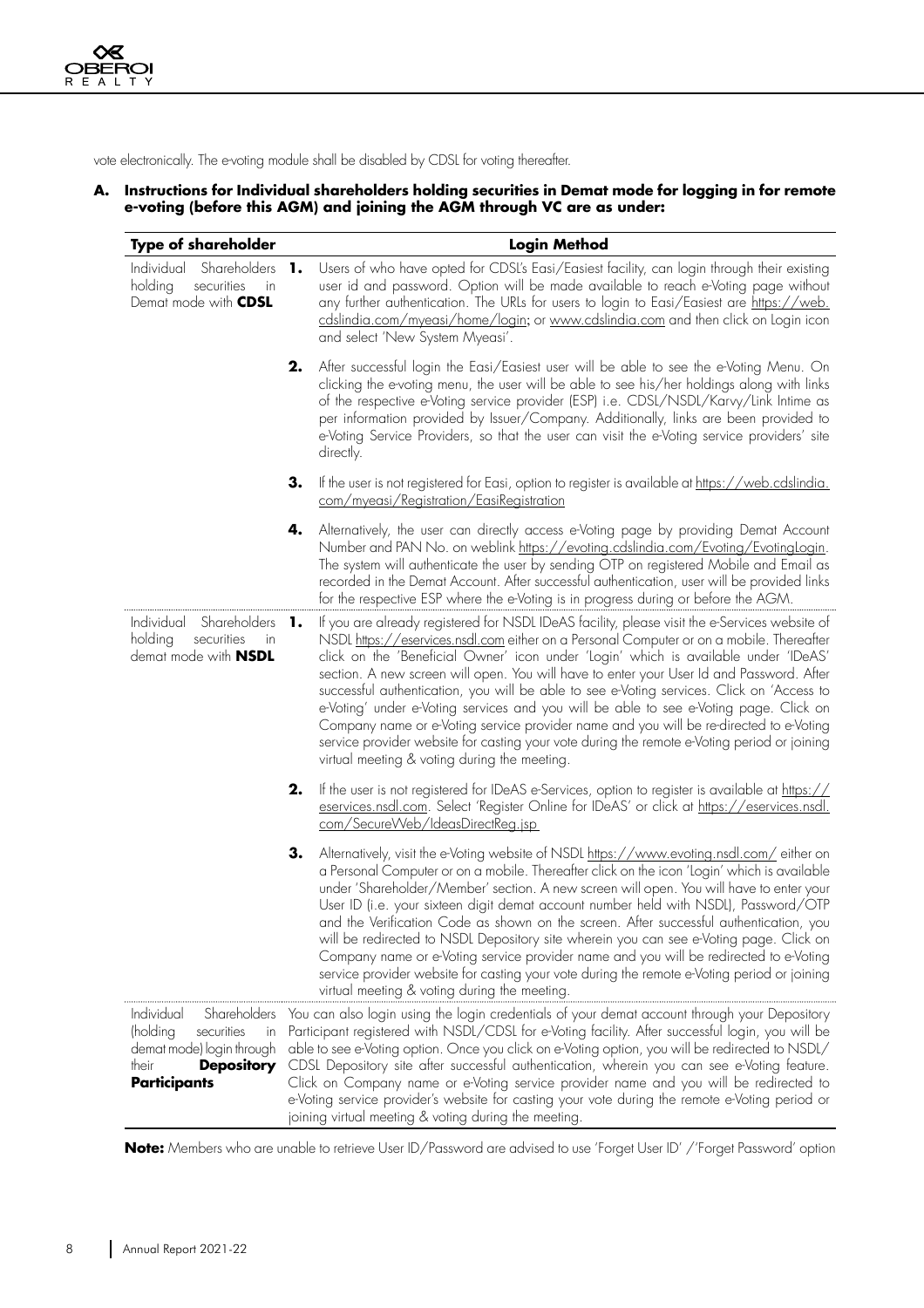available at abovementioned website.

- **B. Instructions for Non- Individual shareholders, and shareholders holding securities in physical mode for logging in for remote e-voting (before this AGM) and joining the AGM through VC are as under:**
	- **i.** The shareholders should log on to the e-voting website [www.evotingindia.com](http://www.evotingindia.com)
	- **ii.** Click on "Shareholders"/"Members".
	- **iii.** Now Enter your User ID
		- **a.** For CDSL: 16 digits beneficiary ID,
		- **b.** For NSDL: 8 Character DP ID followed by 8 digits Client ID,
		- **c.** Members holding shares in physical form should enter folio number registered with the Company.
	- iv. Next enter the Image Verification as displayed and Click on Login.
	- **v.** If you are holding shares in demat form and had logged on to [www.evotingindia.com](http://www.evotingindia.com) and voted on an earlier voting of any company, then your existing password is to be used.
	- **vi.** If you are a first time user follow the steps given below:
- PAN Enter your 10 digit alpha-numeric PAN issued by Income Tax Department (Applicable for both demat shareholders as well as physical shareholders) Members who have not updated their PAN with the Company/Depository Participant are requested to use the sequence number communicated to them by email in the PAN field. In case email ids are not registered with Company/depositories for such shareholders, they are requested to follow the instructions given in para F below to obtain login credentials for e-voting. D i v i d e n d Enter the Dividend Bank Details or Date of Birth Bank Details or Date of Birth (DOB) (in dd/mm/yyyy format) as recorded in your demat account or in the Company records in order to login. If both the details are not recorded with the depository or Company, please enter the member id /folio number in the Dividend Bank details field as mentioned in instruction **(iii)**. **vii.** After entering these details appropriately, click on
	- **viii.** Members holding shares in physical form will then directly reach the company selection

"SUBMIT" tab.

screen. However, members holding shares in demat form will now reach 'Password Creation' menu wherein they are required to mandatorily enter their login password in the new password field. Kindly note that this password is to be also used by the demat holders for voting for resolutions of any other company on which they are eligible to vote, provided that company opts for e-voting through CDSL platform. It is strongly recommended not to share your password with any other person and take utmost care to keep your password confidential.

ix. For Members holding shares in physical form, the details can be used only for e-voting on the resolutions contained in this Notice.

## **C. Common instructions for all shareholders logging in for remote e-voting (before this AGM) and joining the AGM through VC are as under:**

 Upon logging in as per para **A** or **B** above, Members need to follow the instructions as mentioned below:

- **i.** Click on the EVSN for 'Oberoi Realty Limited'.
- **ii.** On the voting page, you will see "RESOLUTION DESCRIPTION" and against the same the option "YES/NO" for voting. Select the option YES or NO as desired. The option YES implies that you assent to the Resolution and option NO implies that you dissent to the Resolution.
- **iii**. Click on the "RESOLUTIONS FILE LINK" if you wish to view the entire resolution details.
- iv. After selecting the resolution you have decided to vote on, click on "SUBMIT". A confirmation box will be displayed. If you wish to confirm your vote, click on "OK", else to change your vote, click on "CANCEL" and accordingly modify your vote.
- **v.** Once you "CONFIRM" your vote on the resolution, you will not be allowed to modify your vote.
- **vi.** You can also take a print of the votes casted by clicking on "Click here to print" option on the Voting page.
- **vii.** If a demat account holder has forgotten the changed password then enter the User ID and the image verification code and click on Forgot Password & enter the details as prompted by the system.

## **D. Note for Non – Individual Shareholders and Custodians – Remote evoting**

- Non-Individual shareholders (i.e. other than Individuals, HUF, NRI etc.) and Custodian are required to log on to [www.evotingindia.com](http://www.evotingindia.com) and register themselves in 'Corporates' module.
- A scanned copy of the Registration Form bearing the stamp and sign of the entity should be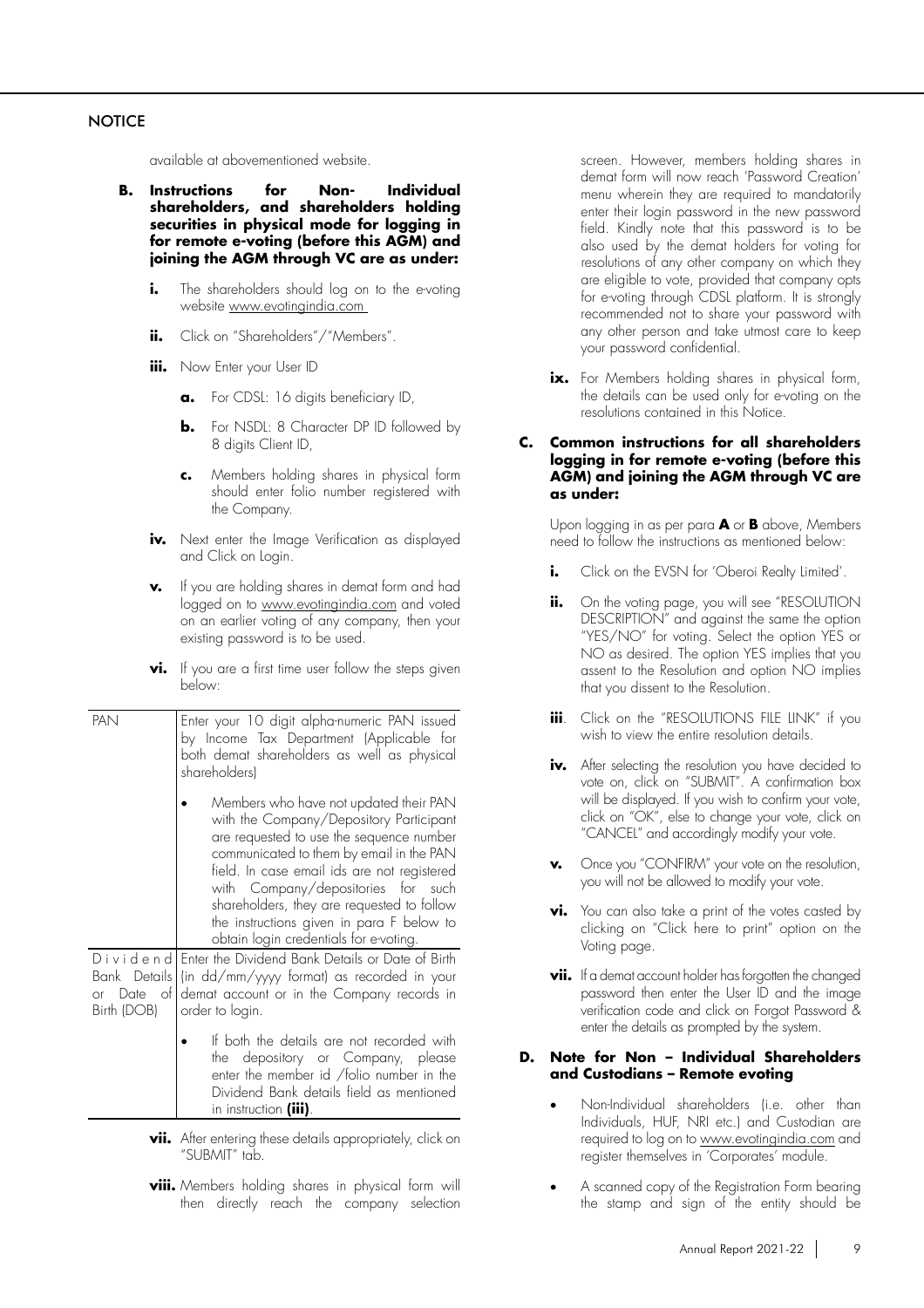emailed to [helpdesk.evoting@cdslindia.com](mailto:helpdesk.evoting@cdslindia.com).

- After receiving the login details, a Compliance User should be created using the admin login and password. The Compliance User would be able to link the account(s) for which they wish to vote on.
- The list of accounts linked in the login should be mailed to [helpdesk.evoting@cdslindia.com](mailto:helpdesk.evoting@cdslindia.com) and on approval of the accounts they would be able to cast their vote.
- A scanned copy of the Board Resolution and Power of Attorney (POA) which they have issued in favour of the Custodian, if any, should be uploaded in PDF format in the system for the scrutinizer to verify the same.
- Alternatively, non individual shareholders can send the relevant board resolution/authority letter etc. together with attested specimen signature of the duly authorized signatory who is authorized to vote, to the Scrutinizer and to the Company at the email address viz; [cs@oberoirealty.com](mailto:cs@oberoirealty.com), if they have voted from individual tab & not uploaded same in the CDSL e-voting system for the scrutinizer to verify the same.

#### **E. Instructions for members for attending the AGM through VC, and e-voting during the AGM are as under:**

- **i.** The procedure for attending the AGM through VC, and e-voting during the AGM is same as the instructions mentioned above for remote e-voting.
- **ii.** The link for VC to attend the AGM will be available where the EVSN of Company will be displayed after successful login as per the instructions mentioned above for remote e-voting.
- **iii.** The members who have casted their votes by remote e-voting prior to the meeting may also attend the meeting by VC, but shall not be entitled to cast their vote again during the meeting.
- **iv**. Only those Members, who are present in the AGM through VC and have not casted their vote on the resolutions through remote e-voting and are otherwise not barred from doing so, shall be eligible to vote through e-Voting system which shall be available during the AGM.
- **v.** If any votes are casted by a Member through the e-voting available during the AGM and if the said Member has not participated in the meeting through VC, then the votes casted by such Member shall be considered invalid as the facility of e-voting during the meeting is available only to the shareholders attending the meeting.
- **vi.** Shareholders are encouraged to join the meeting through laptops/ipads for better experience.
- **vii.** Further shareholders are requested to use internet

with a good speed to avoid any disturbance during the meeting.

- **viii.** Please note that shareholders connecting from mobile devices, or tablets or through laptop connecting via mobile hotspot may experience audio/video loss due to fluctuation in their respective network. It is therefore recommended to use stable wi-fi or LAN connection to mitigate any kind of aforesaid glitches.
- ix. The Members can join the AGM through VC from 15 minutes prior to the scheduled time of the commencement of the Meeting by following the procedure mentioned in the Notice. The facility of participation at the AGM through VC will be made available to atleast 1000 members on first come first served basis. This will not include large shareholders (shareholders holding 2% or more shareholding), Promoters, Institutional Investors, Directors, Key Managerial Personnel, the Chairpersons of the Audit Committee, Nomination and Remuneration Committee, and Stakeholders Relationship Committee, Auditors etc., who are allowed to attend the AGM without restriction on account of first come first served basis.

#### **F. Process for Shareholders whose email addresses are not registered with the Company/depositories for obtaining login credentials for e-voting for the resolutions proposed in this notice:**

- **i.** For Physical shareholders please provide necessary details like Folio No., name of shareholder, scanned copy of the share certificate (front and back), PAN (self attested scanned copy of PAN card), AADHAR (self attested scanned copy of Aadhar Card) by email to Company at [cs@oberoirealty.com](mailto:cs@oberoirealty.com).
- **ii.** For Demat shareholders please provide Demat account number, name, client master or copy of Consolidated Account statement, PAN (self attested scanned copy), AADHAR (self attested scanned copy) to Company at [cs@oberoirealty.com.](mailto:cs@oberoirealty.com)
- **iii.** The Company shall provide the login credentials to the above mentioned shareholders.
- **G.** The voting rights of the members shall be in proportion to their shares of the paid up equity share capital of the Company as on the cut-off date of Friday, July 8, 2022. A person who is not a member as on the cut-off date should treat this notice for information purposes only.
- **H.** A copy of this notice has been/shall be placed on the website of the Company [\(https://www.oberoirealty.](https://www.oberoirealty.com) [com](https://www.oberoirealty.com)), the website of CDSL ([www.evotingindia.com](http://www.evotingindia.com)), and the websites of the stock exchanges i.e. BSE Limited ([www.bseindia.com](http://www.bseindia.com)) and National Stock Exchange of India Limited [\(www.nseindia.com](http://www.nseindia.com)).
- **I.** Mr. Himanshu S. Kamdar, Partner of M/s.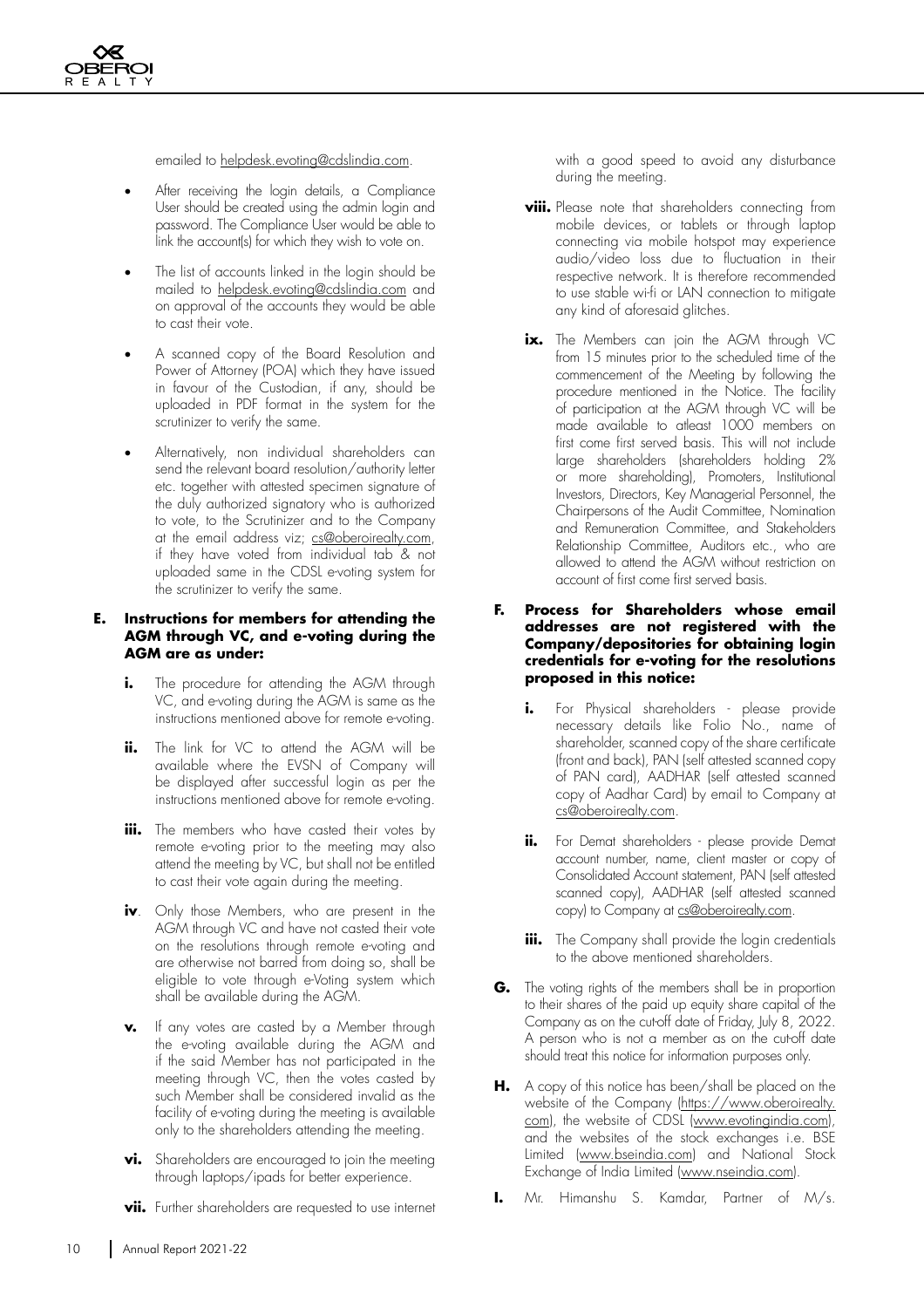Rathi and Associates, Practicing Company Secretaries (Membership No. FCS 5171) (email: [hsk@rathiandassociates.com](mailto:hsk@rathiandassociates.com)) has been appointed as the Scrutinizer to scrutinize that the process of remote e-voting and e-voting at the Annual General Meeting happens in a fair and transparent manner.

- **J.** The Scrutinizer shall, immediately after the conclusion of voting at the general meeting, first count the votes casted at the meeting, thereafter unblock the votes casted through remote e-voting in the presence of at least two witnesses not in the employment of the Company and make not later than three days of conclusion of the meeting, a consolidated Scrutinizer's Report of the total votes cast in favour or against, if any, to the Chairman of the Company or a person authorized by him, who shall countersign the same.
- **K.** The results shall be declared after this AGM of the Company. The results declared alongwith the Scrutinizer's Report shall be placed on the Company's website <https://www.oberoirealty.com> within 3 (three) days of conclusion of this AGM and will be communicated to BSE Limited and National Stock Exchange of India Limited, who are required to place them on their website. The same shall also be placed on the website of CDSL.

#### **L. Contact details for assistance for e-voting and VC facility**

 For any technical issues related to login through Depository i.e. CDSL and NSDL, please contact:

| Login type                                                                               | Helpdesk details                                                                       |
|------------------------------------------------------------------------------------------|----------------------------------------------------------------------------------------|
| Individual<br>Shareholders<br>holding<br>securities in<br>Demat mode<br>with CDSL        | <u>Email: helpdesk.evoting@cdslindia.</u><br>com<br>Phone no.: 1800 22 55 33           |
| Individual<br>Shareholders<br>holding<br>securities in<br>Demat mode<br>with <b>NSDL</b> | <u>Email: evoting@nsdl.co.in_</u><br>Toll free no.: 1800 1020 990<br>and 1800 22 44 30 |

 In case you have any queries or issues or seek assistance w.r.t. VC facility before or during the meeting, or regarding CDSL e-voting system, you can write an email to [helpdesk.evoting@cdslindia.com](mailto:helpdesk.evoting@cdslindia.com) or contact CDSL on +91 22 23058738/8542. Alternatively, the e-voting related grievances may be addressed to Mr. Rakesh Dalvi, Sr. Manager, Central Depository Services (India) Limited, A Wing, 25<sup>th</sup> Floor, Marathon Futurex, Mafatlal Mill Compounds, N M Joshi Marg, Lower Parel (East), Mumbai – 400013

or by email to [helpdesk.evoting@cdslindia.com](mailto:helpdesk.evoting@cdslindia.com) or call toll free no. 1800 22 55 33.

#### **Explanatory Statement pursuant to Section 102 of the Companies Act, 2013**

#### **Item No. 4:**

The members of the Company at the 19<sup>th</sup> Annual General Meeting held on September 19, 2017, had approved the appointment of S R B C & Co LLP, Chartered Accountants, as the statutory auditors of the Company for a term of 5 years i.e. from the conclusion of the 19<sup>th</sup> Annual General Meeting until the conclusion of the 24<sup>th</sup> Annual General Meeting to be held in the year 2022. Accordingly, the said term of the Statutory Auditors shall expire with conclusion of the ensuing Annual General Meeting.

As per terms of section 139(2) of the Companies Act, 2013 an audit firm cannot be appointed as auditor for more than 2 terms of 5 consecutive years. As S R B C & Co LLP will be completing the 1<sup>st</sup> term of 5 consecutive years with the conclusion of ensuing Annual General Meeting, and they being eligible and have consented for their appointment for 2nd term of 5 consecutive years, the Audit Committee and Board of Directors of your Company have recommended the reappointment of S R B C & Co LLP for 2nd term of 5 consecutive year i.e. from the conclusion of the ensuing 24<sup>th</sup> Annual General Meeting until the conclusion of the 29<sup>th</sup> Annual General Meeting to be held in 2027.

The remuneration paid to S R B C & Co LLP for FY2021-22 for audit services is  $\bar{x}$  45,00,000 (Rupees Forty Five Lakh only), plus applicable taxes (in addition to the out of pocket expenses on actuals as may be incurred in the discharge of their functions). The Board of Directors, in consultation with the Audit Committee, will decide the remuneration payable for the proposed 2<sup>nd</sup> term of 5 consecutive year as mentioned above, and also the terms and conditions of such appointment, as may be mutually agreed with the said statutory auditors. Additionally, the Company would also from time to time avail certification/reporting services from S R B C & Co LLP, as may be required by banks/lenders/ government bodies/ or other persons, and also such other permitted non-audit services that S R B C & Co LLP, can render under the Applicable law, for which they shall be remunerated separately as per the approval of the Audit Commitee/Board of Directors and as mutually agreed with S R B C & Co LLP.

Considering their past performance, their understanding of the Company's operations, systems and processes, and their experience and expertise, the Audit Committee and the Board of Directors have recommended the re-appointment of S R B C & Co LLP as the Statutory Auditors of the Company for the proposed 2<sup>nd</sup> term of 5 consecutive year as mentioned above.

#### The brief profile of  $S \, R \, B \, C \, \& C \, O \, ILP$  is as under:

S R B C & Co. LLP (Firm's Registration No. 324982E/E300003) ("the Audit Firm"), is a firm of Chartered Accountants registered with the Institute of Chartered Accountants of India. The Audit Firm was established in the year 2002 and is a limited liability partnership firm (LLP) incorporated in India. It has registered office at 22, Camac Street, Kolkata and has 15 branch offices in various cities in India. The Audit Firm has valid Peer Review Certificate and is a part of S. R. Batliboi & Affiliates network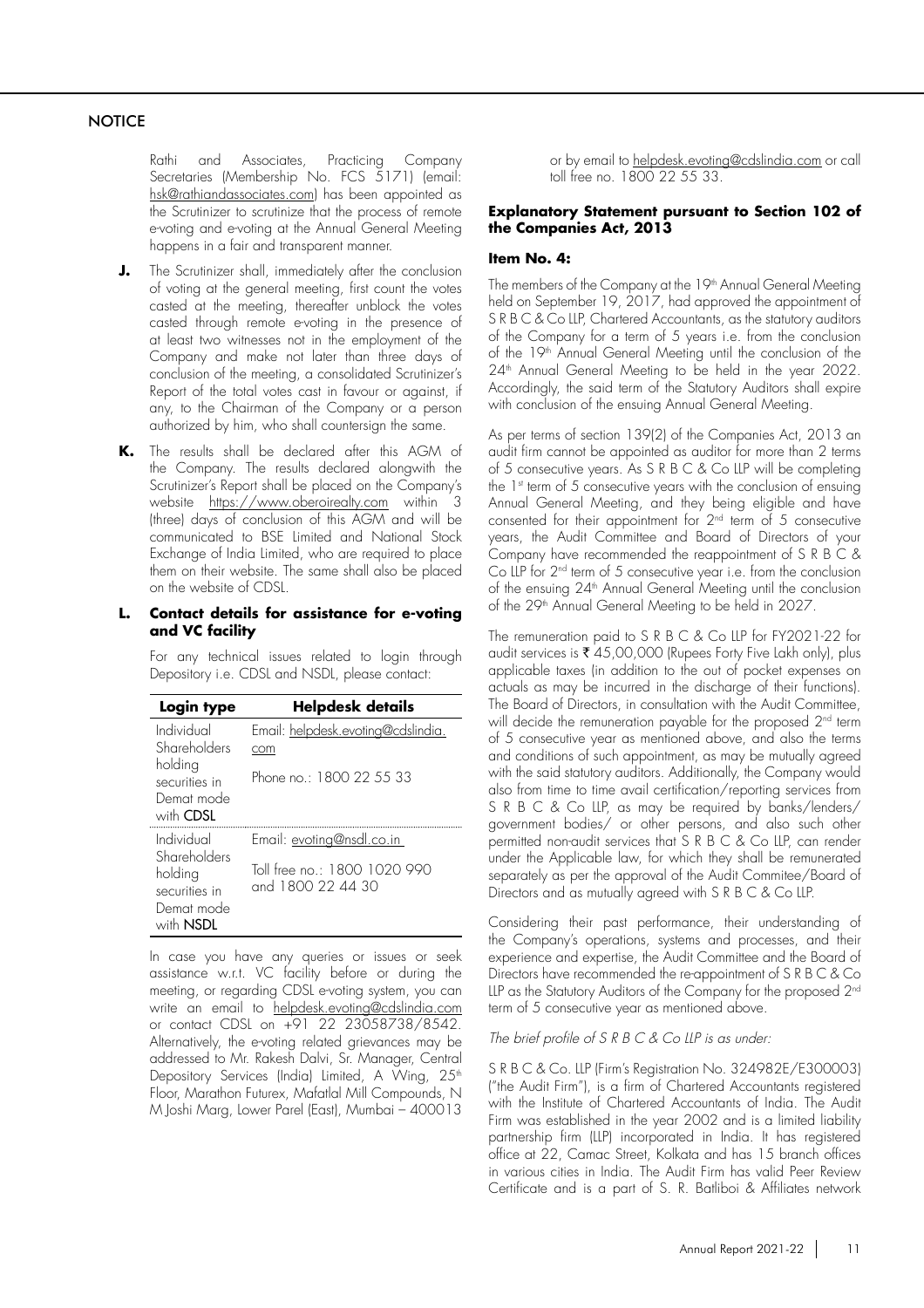of audit firms. It is primarily engaged in providing audit and assurance services to its clients.

Your Directors recommend the resolution set out at item no. 4 to be passed as an ordinary resolution by the members.

None of the Promoter, Directors, Key Managerial Personnel of the Company and their relatives are concerned or interested financially or otherwise in the resolution as set out at item no. 4.

## **Item No. 5:**

In pursuance of Section 148 of the Companies Act, 2013 and Rule 14 of the Companies (Audit and Auditors) Rules, 2014, read with Companies (Cost Records and Audit) Rules, 2014, the Board of Directors of the Company, upon recommendation of Audit Committee, is required to appoint an individual who is a Cost Accountant in practice or a firm of Cost Accountants in practice, as cost auditor. The remuneration of the cost auditor is required to be recommended by Audit Committee, approved by the Board of Directors and ratified by the members.

On recommendation of Audit Committee at its meeting held on May 26, 2022, the Board has considered and approved appointment of M/s Kishore Bhatia & Associates (FRN 00294) for conducting the audit of the Company's cost records for financial year 2022-23 at a remuneration of  $\bar{\tau}$  3,60,000 (Rupees Three Lakh Sixty Thousand only) plus taxes as applicable and reimbursement of out of pocket expenses, if any.

Your Directors recommend the resolution set out at item no. 5 to be passed as an ordinary resolution by the members for approval and ratification by the members in terms of Section 148 of the Companies Act, 2013.

None of the Promoter, Directors, Key Managerial Personnel of the Company and their relatives are concerned or interested financially or otherwise in the resolution as set out at item no. 5.

## **Item No. 6:**

## **Background, details and benefits of the transaction**

Oasis Realty ("JV Entity") is an unincorporated association of persons, which is a joint venture of Oberoi Constructions Limited ("OCL"). OCL is in turn is a wholly owned subsidiary of the Company.

The JV Entity has constructed a residential project 'Three Sixty West' at Worli, Mumbai.

The JV Entity expects to sell all the flats in the project in next 3-4 years. OCL plans to borrow funds in the JV Entity from bank(s)/ financial institution(s) against the mortgage of unsold flats and receivables/ collections from the said project. The money so raised by the JV Entity shall be used to fund OCL's obligation in the JV Entity.

To borrow monies at attractive rate of interest in JV Entity, the bank(s) and/ or financial institution(s) may insist on corporate guarantee/s from the Company for securing the facility(ies) to be obtained in the JV Entity, hence the current proposal for providing of corporate guarantee for securing such facility(ies).

## **Information pursuant SEBI circular no. SEBI/HO/ CFD/CMD1/CIR/P/2021/662 dated November 22, 2021 is as under:**

| 1.          | the Audit Committee                                                                                                                                                                                                                                | Summary of information provided by the management to                                                                                                                                                                                                     |
|-------------|----------------------------------------------------------------------------------------------------------------------------------------------------------------------------------------------------------------------------------------------------|----------------------------------------------------------------------------------------------------------------------------------------------------------------------------------------------------------------------------------------------------------|
| a           | Type, material terms<br>and particulars of the<br>proposed transaction                                                                                                                                                                             | Kindly refer the above section<br>'Background, details<br>and<br>benefits of the transaction'.                                                                                                                                                           |
| ь           | $\circ$ f<br>Name<br>the<br>related party and<br>its relationship with<br>the listed entity or its<br>subsidiary, including<br>nature of its concern<br>or interest (financial<br>or otherwise)                                                    | Oasis Realty is a joint venture<br>of Oberoi Constructions Limited<br>(a wholly owned subsidiary<br>of Oberoi Realty Limited) and<br>hence, a related party. The stake<br>of the Group in the residential<br>business of Oasis<br>Realty<br>is<br>32.5%. |
| C           | Tenure of<br>the<br>proposed transaction                                                                                                                                                                                                           | Providing of corporate guarantee<br>as mentioned herein during the<br>period commencing from<br>the<br>date of passing of this resolution<br>till the expiry of fifteen months<br>thereafter.                                                            |
| d           | Value of proposed<br>transaction                                                                                                                                                                                                                   | Upto ₹ 1500,00,00,000<br>(Rupees One Thousand Five<br>Hundred Crore only)                                                                                                                                                                                |
| е           | Percentage of<br>annual consolidated<br>turnover for the<br>immediately<br>preceding financial<br>year (i.e. for FY<br>2021-22)                                                                                                                    | 55.68%                                                                                                                                                                                                                                                   |
| $\mathbf 2$ | Justification for the<br>transaction                                                                                                                                                                                                               | Kindly refer the above section<br>details<br>'Background,<br>and<br>benefits of the transaction'.                                                                                                                                                        |
| 3           | Details of transaction<br>relating<br>$\overline{\phantom{a}}$<br>any<br>loans, inter-corporate<br>deposits, advances<br>or investments made<br>or given by the<br>listed entity or its<br>subsidiary:                                             | NA                                                                                                                                                                                                                                                       |
| 4           | A statement that the<br>valuation or other<br>external report, if any,<br>relied upon by the<br>listed entity in relation<br>to the proposed<br>transaction will be<br>made available<br>through registered<br>email address of the<br>shareholder | N.A.                                                                                                                                                                                                                                                     |
| 5           | Any other information  <br>that may be relevant                                                                                                                                                                                                    | Nil                                                                                                                                                                                                                                                      |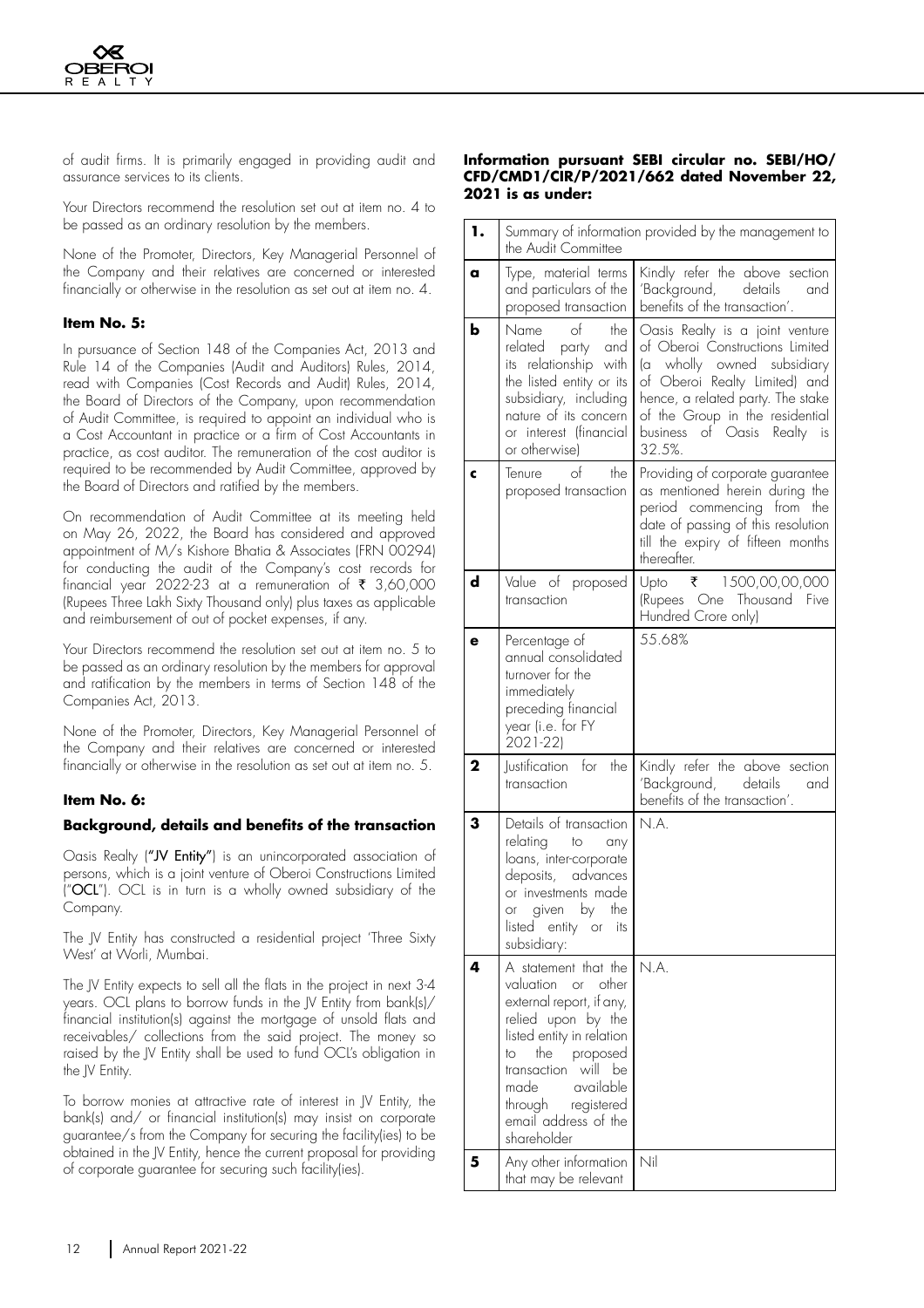The above proposal of providing of corporate guarantee/s for the facility(ies) to be obtained in Oasis Realty will exceed the threshold prescribed under Regulation 23(1) of the SEBI Listing Regulations, and hence would be considered as 'Material Related Party Transaction' requiring prior approval of the Members.

The above related party transaction has also been reviewed and approved by the Audit Committee.

Accordingly, basis the review and approval of the Audit Committee, the Board of Directors recommend the resolution contained in Item No. 6 to be passed as an ordinary resolution by the Members.

The Members may note that in terms of the provisions of the SEBI Listing Regulations, the related parties as defined thereunder (whether such related party(ies) is a party to the aforesaid transactions or not), shall not vote to approve resolution under Item No. 6.

None of the Promoter, Directors, Key Managerial Personnel of the Company and their relatives are concerned or interested financially or otherwise in the resolution as set out at item no. 6.

## **Item No. 7:**

The special resolution contained in the Notice under Item no. 7 relates to a resolution passed by the Board on May 26, 2022 seeking approval of the members of the Company to create, issue, offer and allot Equity Shares, GDRs, ADRs, Foreign Currency Convertible Bonds, Convertible Debentures and such other securities as stated in the resolution (the "Securities"), including by way of a qualified institutions placement in accordance with Chapter VI of the SEBI ICDR Regulations and all other applicable laws, subject to the applicable regulations issued by the Securities and Exchange Board of India and any other governmental, regulatory or statutory approvals as may be required, in one or more tranches, at such price as may be deemed appropriate by the Board at its absolute discretion including the discretion to determine the categories of Investors to whom the issue, offer, and allotment shall be made considering the prevalent market conditions and other relevant factors and wherever necessary, in consultation with lead manager(s) and other agencies that may be appointed by the Board for the purpose of the Issue.

This special resolution enables the Board to issue Securities of the Company for an aggregate amount not exceeding ₹ 2000,00,00,000 (Rupees Two Thousand Crore only) or its equivalent in any foreign currency.

The Board shall, subject to applicable law, issue Securities pursuant to this special resolution and utilize the proceeds to finance (wholly or in part) one or more, or any combination, of the following: (a) acquisition of land, land development rights or development rights (directly or indirectly through any other

means) by paying premium, fees, or charges as required under applicable laws to the regulatory authorities, (b) working capital requirements of the Company and its subsidiaries, joint ventures and affiliates, (c) investment in subsidiaries, joint ventures and affiliates, (d) capital expenditure, (e) repayment of debt, (f) the cost of construction and development of ongoing and new projects, (g) any cost incurred towards the objects of the Company, and (h) general corporate purposes.

The special resolution also seeks to empower the Board to issue Securities by way of QIP to QIBs in accordance with Chapter VI of the SEBI ICDR Regulations. The pricing of the Securities that may be issued to QIBs pursuant to SEBI ICDR Regulations shall be freely determined subject to such price not being less than the floor price calculated in accordance with Chapter VI of the SEBI ICDR Regulations ("QIP Floor Price"). Further, the Board may also offer a discount of not more than 5% or such percentage as permitted on the QIP Floor Price calculated in accordance with the pricing formula provided under SEBI ICDR Regulations. The "Relevant Date" for this purpose will be the date when the Board (including Committee thereof) decides to open the QIP for subscription or any other date in accordance with applicable law.

As the Issue may result in the issue of Securities of the Company to investors who may or may not be members of the Company, consent of the Members is being sought pursuant to Sections 23, 42, 62(1)(c), and 179 and other applicable provisions, if any, of the Companies Act, 2013 and any other law for the time being in force and being applicable and in terms of the provisions of the SEBI (Listing Obligations and Disclosure Requirements) Regulations, 2015.

The aforesaid proposal is in the interest of the Company and your Directors recommend the resolution set out at Item no. 7 to be passed as a Special resolution by the Members.

None of the Promoter, Director, Key Managerial Personnel of the Company and their relatives are deemed to be concerned or interested financially or otherwise in the resolution set out at Item no. 7, except to the extent of Equity Shares/Securities that may be subscribed to by them or by companies/firms/institutions in which they are interested as Director or member or otherwise.

# **By Order of the Board of Directors**

**Bhaskar Kshirsagar** Company Secretary

Date: May 26, 2022 Place: Mumbai